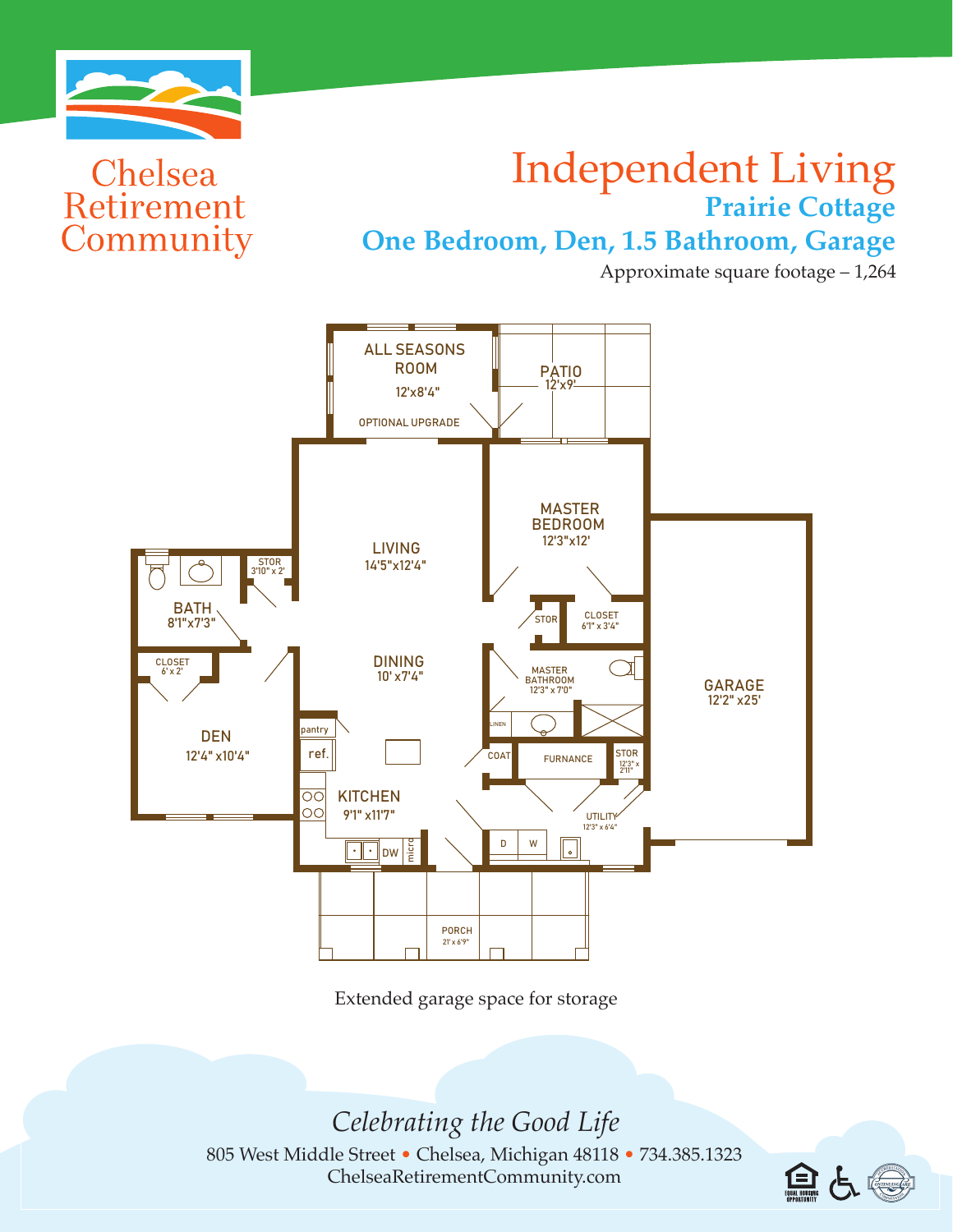

Chelsea

Retirement

Community

## Independent Living **Prairie Cottage** TWO-BATHS

Two Bedroom, Two Bathroom, Garage

Approximate square footage – 1,464



TWO-BATHS

Extended garage space for storage

*Celebrating the Good Life*

805 West Middle Street • Chelsea, Michigan 48118 • 734.385.1323 ChelseaRetirementCommunity.com